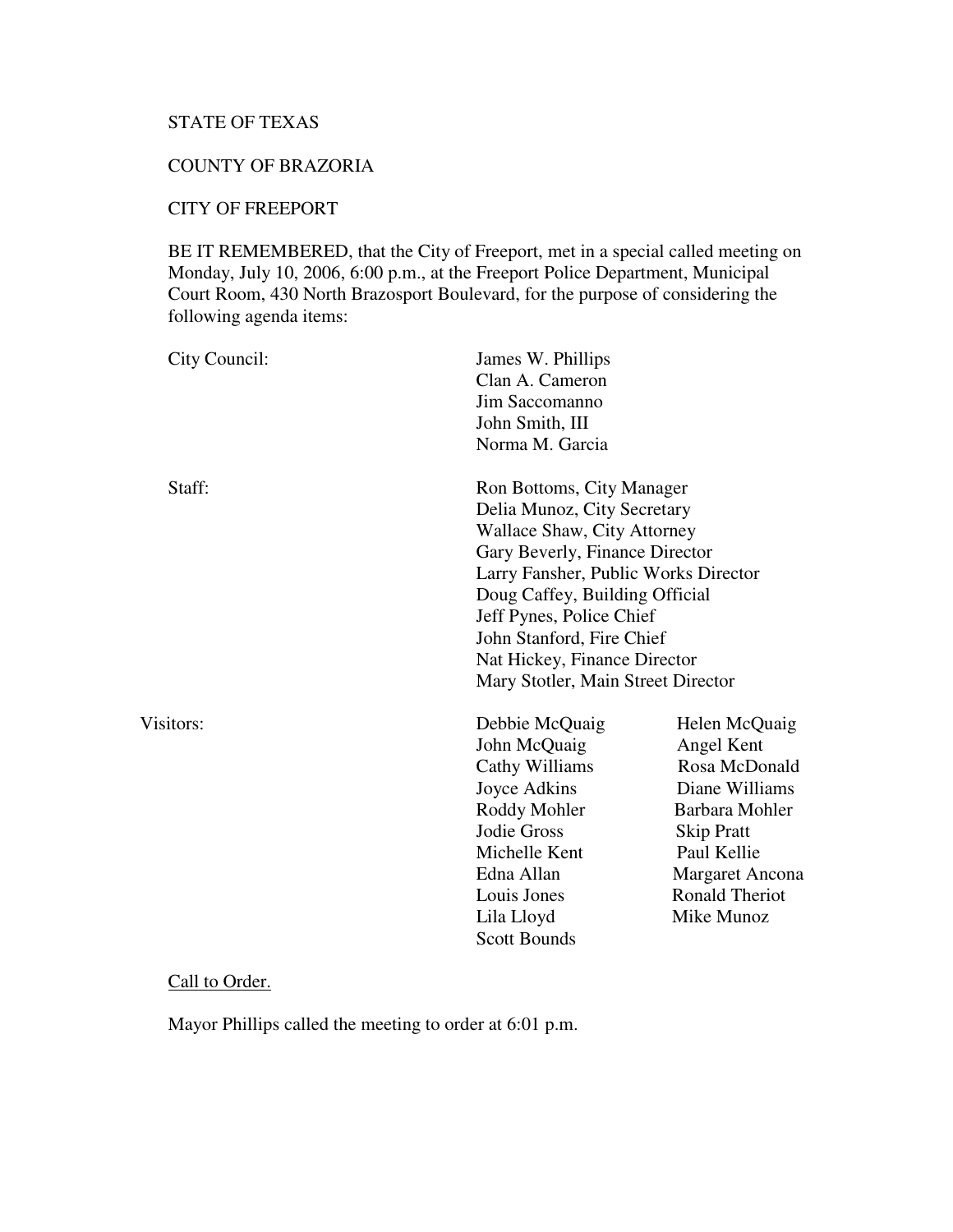#### Invocation.

Mr. Shaw offered the invocation.

Consideration of the approval of accepting referendum petitions regarding Resolution numbers 2006-2106 and 2006-2107.

City Secretary submitted two petitions to Mayor and City Council.

Consideration of the approval of reconsidering, repealing, or submitting to a popular vote resolution number 2006-2107 (approving a loan agreement between the City of Freeport, Texas, and Freeport Economic Development Corporation).

On a motion by Councilman Saccomanno, seconded by Councilman Smith, with all present voting 4 to l, Council approved to table this item. Councilman Cameron opposed.

Consideration of the approval of reconsidering, repealing, or submitting to a popular vote resolution number 2006-2106 (approving a loan agreement between the Freeport Economic Development Corporation and Freeport Marina, L.P.).

On a motion by Councilman Saccomanno, seconded by Councilman Smith, with all present voting 4 to l, Council approved to table this item. Councilman Cameron opposed.

Consideration of the approval of authorizing further action, if any, relating to referendum petitions submitted regarding Resolutions Nos. 2006-2106 and 2006- 2107.

On a motion by Councilman Saccomanno, seconded by Councilman Smith, with all present voting 4 to 1, Council approved to file suit for Declaratory Judgment. Councilman Cameron opposed.

Mayor Phillips closed the formal session and opened the executive session at 6:05 p.m.

### **Executive Session:**

A. Section 551.071 Government Code

Consultation with the City Attorney concerning pending or contemplated litigation, settlement offers or other matters in which his duty to the City Council under Texas Disciplinary Rules of Professional Conduct of the State Bar of Texas clearly conflicts with Chapter 551, Government Code, to wit:

(1) Regarding referendum petitions submitted regarding Resolution No. 2006- 2106 and 2006-2107.